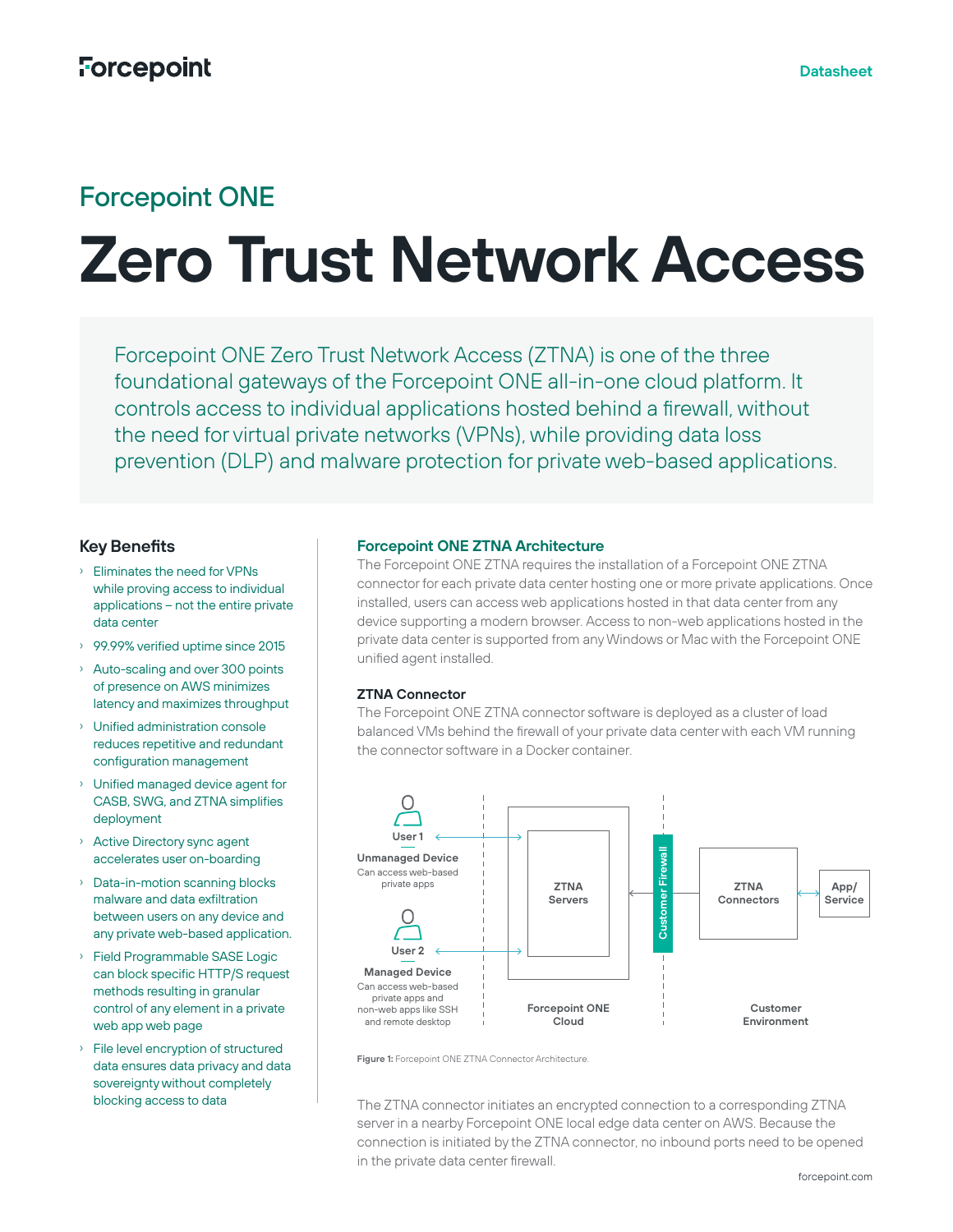#### **Simplified ZTNA Connector Setup**

ZTNA connector setup is as easy as 1, 2, 3.

- 1. Create a location object for the private data center through the admin portal.
- 2. Download and install the ZTNA connector OVA or create your own CentOS AMI by downloading the ZTNA creation script from the admin portal or through a wget command executed from the command line of the Linux system used to create the AMI.
- 3. After deploying the ZTNA connector VM in your private data center, run the setup script on the VM and provide the necessary parameters so the ZTNA connector can connect to the nearest Forcepoint ONE ZTNA server.

Once this is done, you can add private web applications through the admin portal by referencing the name of the location object associated with that private data center.

## **Forcepoint ONE ZTNA Features**

Forcepoint ONE ZTNA supports both web-based and nonweb applications.

#### **Private Web-Based Application Access**

Private web-based applications are handled by the ZTNA gateway in a fashion similar to how the agentless reverse proxy CASB handles managed SaaS applications. Once a webbased private application is added through the admin portal, the administrator can build the same type of proxy policies used for managed SaaS applications with the same types of upload and download DLP policies used to control movement of sensitive data and malware. And for web-based private applications using structured data, field level encryption is also supported.

From the end user perspective, web-based private applications are accessed by clicking on the corresponding tile in the user portal the same way one can access a managed SaaS application. In the user portal, private web-based applications are indicated by the destination field displayed in the upper left of the tile and the private data center location name in the lower left as shown below.

#### **Private Non-Web Application Access**

The ZTNA gateway also supports controlled access to nonweb private applications such as SSH and RDP. This access requires the Forcepoint ONE unified agent for Windows or macOS on the user device. Once installed and configured, users simply access the app from the command prompt as they normally would using the IP address or server name. The ZTNA gateway will automatically route the connection through the appropriate ZTNA connector to the destination server.

#### **Forcepoint ONE Platform Features**

The Forcepoint ONE ZTNA gateway additionally supports these features built into to the Forcepoint ONE platform:

- **Platform-level contextual access control.** Users cannot be granted access to any of the three foundational gateways unless they are authenticated according to Forcepoint ONE login policies factor in user location, device type, device posture, user behavior, and user group. When user login through a new device is detected, or "impossible travel" based on client IP address is detected, the user can be presented a muti-actor authentication (MFA) challenge to prevent use of stolen credentials.
- **Unified management console** for configuration, monitoring, and reporting for SWG, CASB, and ZTNA. Lets administrators reuse DLP match patterns across SWG, CASB, and ZTNA for private web applications, and see a consolidated view of all traffic and anomalies.
- → **Unified on-device agent** for Windows or MacOS with unique auto-generated and auto-rotated certificates.
- Active Directory Sync Agent to synchronize your current AD users and groups with Forcepoint ONE users and groups.
- Auto-scaling, distributed architecture on AWS with over 300 points of presence resulting in 99.99% verified service uptime since 2014.



**Figure 2:** Forcepoint ONE user portal showing both managed SaaS (top) and private web apps (bottom).